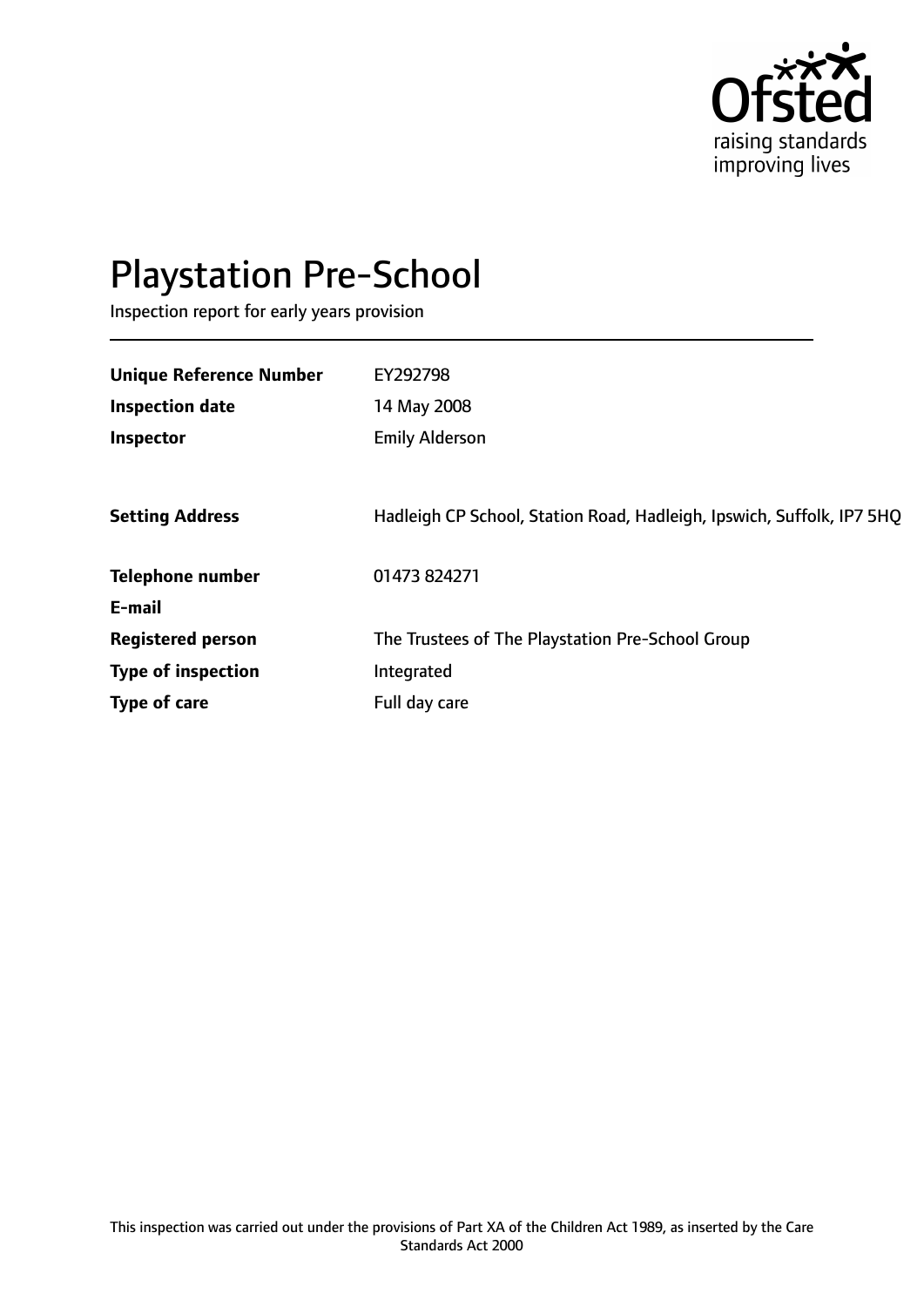#### **ABOUT THIS INSPECTION**

The purpose of this inspection is to assure government, parents and the public of the quality of childcare and, if applicable, of nursery education. The inspection was carried out under Part XA Children Act 1989 asintroduced by the Care Standards Act 2000 and, where nursery education is provided, under Schedule 26 of the School Standards and Framework Act 1998.

This report details the main strengths and any areas for improvement identified during the inspection. The judgements included in the report are made in relation to the outcomes for children set out in the Children Act 2004; the National Standards for under 8s day care and childminding; and, where nursery education is provided, the *Curriculum guidance for the foundation stage.*

The report includes information on any complaints about the childcare provision which Ofsted has received since the last inspection or registration or 1 April 2004 whichever is the later.

#### **The key inspection judgements and what they mean**

*Outstanding: this aspect of the provision is of exceptionally high quality Good: this aspect of the provision is strong Satisfactory: this aspect of the provision is sound Inadequate: this aspect of the provision is not good enough*

For more information about early years inspections, please see the booklet *Are you ready for your inspection?* which is available from Ofsted's website: *www.ofsted.gov.uk.*

# **THE QUALITY AND STANDARDS OF THE CARE AND NURSERY EDUCATION**

On the basis of the evidence collected on this inspection:

The quality and standards of the care are satisfactory. The registered person meets the National Standards for under 8s day care and childminding.

The quality and standards of the nursery education are good.

## **WHAT SORT OF SETTING IS IT?**

Play Station Pre-School opened in 2001 and operates from a classroom in Hadleigh CP school in Hadleigh. A maximum of 20 children may attend the pre-school at any one time. The pre-school is open each morning from 09:00 to 11:30 and in the afternoons from 13:00 to 15:30 during term time. There is a lunch club provided and children are collected from local nursery schools and attend the afternoon session. All children share access to a secure enclosed outdoor play area.

There are currently 65 children aged from two to under five years on roll. Of these, 23 children receive funding for early education. Children come from a wide catchment area, as most of their parents travel in to work on or around the industrial estate. The nursery currently supports a number of children with learning difficulties and/or disabilities.

The nursery employs seven members of staff. Of these, five hold appropriate early years qualifications with one member working towards her Level 4 and one member working towards her Level 3. The pre-school is a member of the Pre-school Learning Alliance.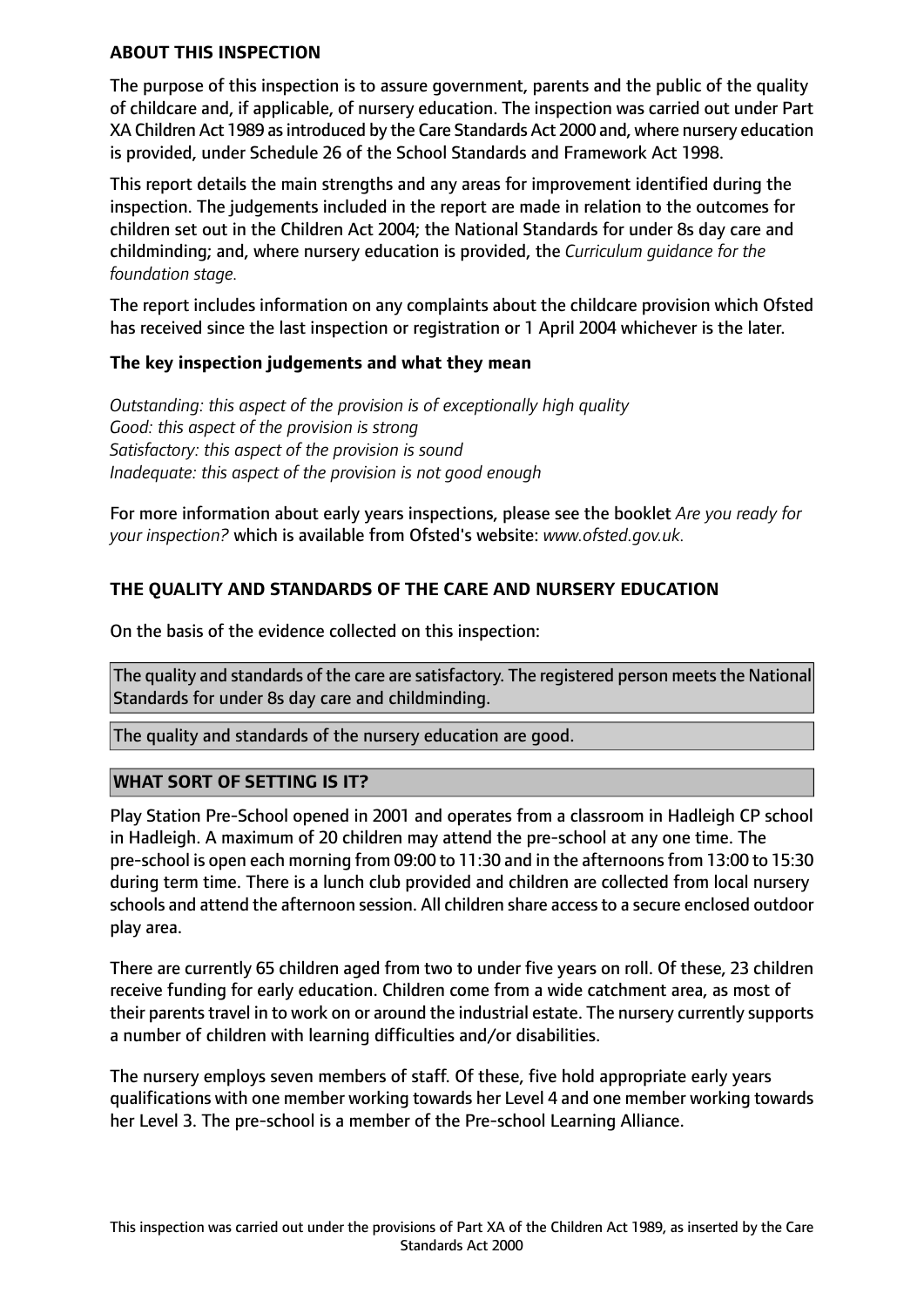#### **Helping children to be healthy**

The provision is satisfactory.

Children attend a setting which has satisfactory health and hygiene practices. A member of staff has attended food hygiene training and has informed the other members of the procedures to follow. Cross-infection is minimised as work surfaces and tables are cleaned with an anti-bacterial spray and staff wash their hands prior to handling food. Children are also encouraged to wash their hands prior to eating and after toileting and are reminded through the posters displayed. Staff explain the reasons why so that the children are able to learn and understand good hygiene. Nappy changing facilities are sound. The mat is cleaned after each use and the nappies hygienically disposed of directly into the outside bin. Staff regularly check the toilets to ensure that they are clean and that the children have soap, a record is maintained to reflect this. The pre-school employs a cleaner who cleans daily and staff keep the setting tidy throughout the day.

Children receive appropriate care when they are ill or had an accident because two members of staff have completed first aid training and the setting has an equipped first aid box readily available. Accidents are recorded and shared with parents however, this is not consistently done as not all forms have been countersigned by a parent to show that they acknowledge the entry. Should a child require medicine parents are asked to complete a card stating the dosage and when it is required. Staff have designed health care plans which are used to cater for children with specific health needs. The parents give the staff specific information about their child's needs so that staff can cater for them accordingly. As a result of one of the health care plans all staff have completed training on the administration of an epi-pen in order to be fully prepared and offer the necessary care. If a child is ill at the setting parents are called and asked to collect them. They are advised of the length of time they should stay at home by referring to the communicable disease sheet.

Children have their health and dietary needs met and increase their understanding of healthy living as the setting requests all the necessary information from parents prior to placement. Children are provided with a healthy snack each session and are offered milk or water to drink. Parents are informed of what their children have eaten via the photo board displayed. Staff talk to the children about healthy choices using books to help them understand the importance of eating fruit and vegetables and getting plenty of exercise. All food offered to children is according to parents' wishes.

Children's physical play experiences are promoted because children can access the garden which is equipped with a range of resources for them to use. Children can enjoy using the slide, bikes, ride on toys, balls and hoops amongst others. They carefully climb up the stairs and sit to slide down the slide. In addition children are able to use the school field which is well resourced. Children demonstrate their skills as they carefully negotiate the space as they push pushchairs around the room being careful to avoid the tables and chairs. Children are able to recognise their health and bodily needs as they independently access drinks throughout the session and snack when they feel hungry. Children access a range of small world play, threading and puzzles which further support their physical development.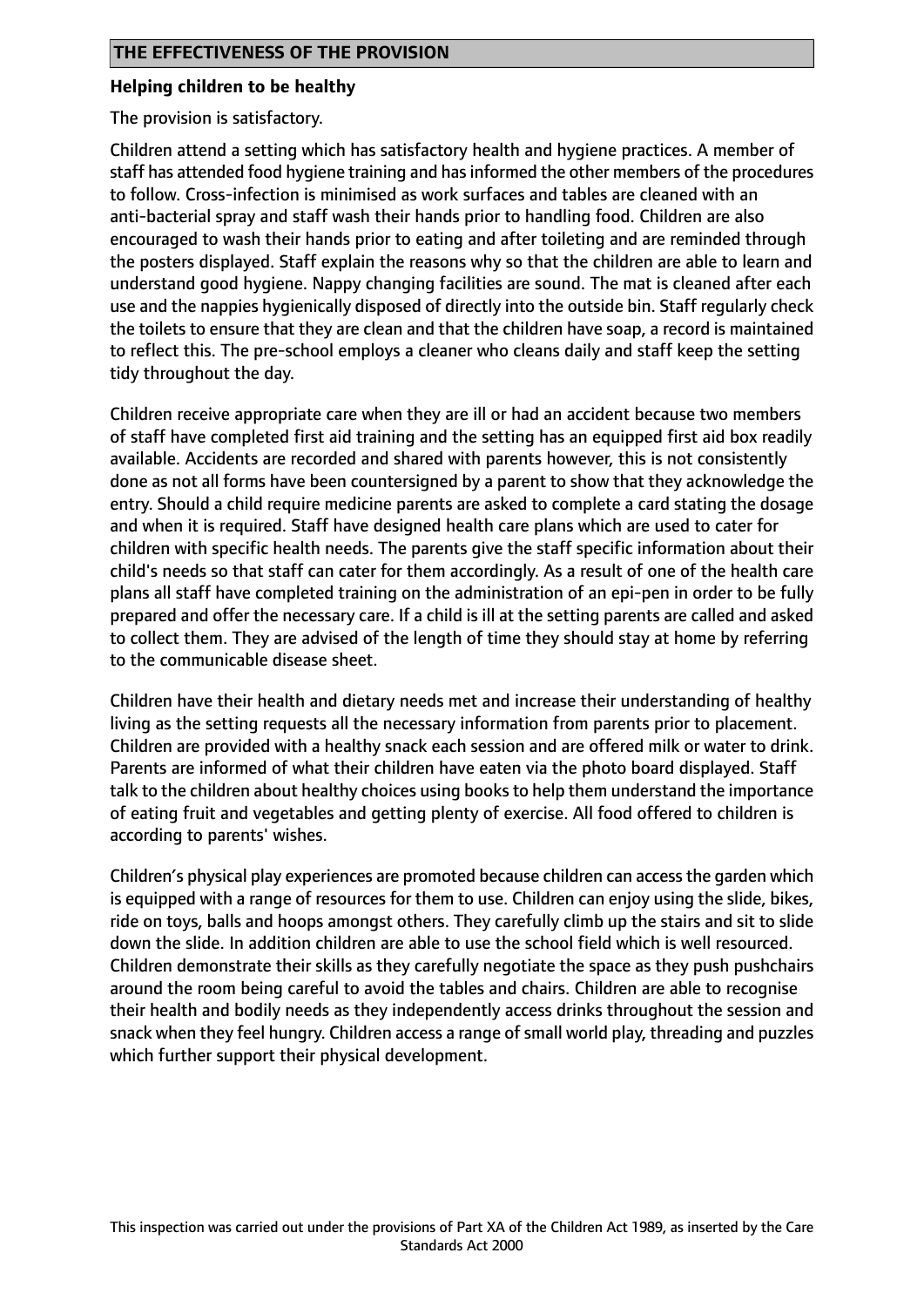# **Protecting children from harm or neglect and helping them stay safe**

The provision is satisfactory.

The environment is warm and welcoming for children, staff, parents and carers. The room is brightly decorated with children's work and posters. Staff warmly greet the children on arrival and help them to settle. The space is organised to suit the children's needs. The pre-school comprises of one main room split into different sections which include a reading area, role play area and tables and chairs. There is a small kitchen area where staff prepare snacks and an office. The toilets are off the main room and there is a secure outdoor area for children to use. Resources are well positioned in low-level drawers and boxes and are clearly labelled so that children can help themselves. Children use safe and suitable toys and equipment as all the equipment and resources are checked by staff and anything deemed unsuitable is removed.

The setting's arrangements meet some health and safety guidelines because staff are aware of the procedures. A daily risk assessment is carried out prior to the children attending to ensure that all areas are safe for children to access. However, the toilet door poses a risk to children as it can easily be shut and opened with the potential to catch children's fingers compromising their well-being. The setting has some adequate systems in place to manage entry to the provision. The main door is locked during the session with parents knocking to gain entry and the outside gate is also locked. If a person unknown to the setting is collecting a child they are issued with a password and staff greet them at the door. However, the setting is linked to a hall via a door through the toilets which is used by the school throughout the day. The door is not locked and therefore poses a security risk as visitors can enter the premises and children can exit without staff being aware compromising children's' safety. Children are learning to keep themselves safe through discussions with staff about for example, the use of scissors and sitting sensibly on furniture.

Procedures for emergency evacuation are practised regularly and recorded ensuring that children's safety is a priority. Precautions are taken with smoke alarms fitted and a fire blanket available. Children are occasionally taken on outings and remain safe as the staff maintain a low adult to child ratio and parents are asked to attend to help with the children. Children are protected because all staff understand their role in safeguarding children and are able to put appropriate procedures into practice when necessary. The nursery has literature and contact numbers readily available to guide them should there be the need to make a referral.

# **Helping children achieve well and enjoy what they do**

The provision is satisfactory.

Children happily enter the nursery with their parents and are greeted by staff. Staff are welcoming and children enjoy talking to them, showing them affection by giving them cuddles. Children are encouraged to be confident and develop their self-esteem through praise. They self-select from the activities on offer making decisions about how they want to spend their time at the setting. This develops their independence. Staff encourage the children to try new things by acting as role models, supporting them when they try. Children are provided with fun and meaningful activities and access a wide selection of resources. Children under three years of age are supported as staff have a sound understanding of the needs of younger children. Staff plan activities for the younger children and carry out regular observations which are used to complete the child's assessment record.

## The Nursery Education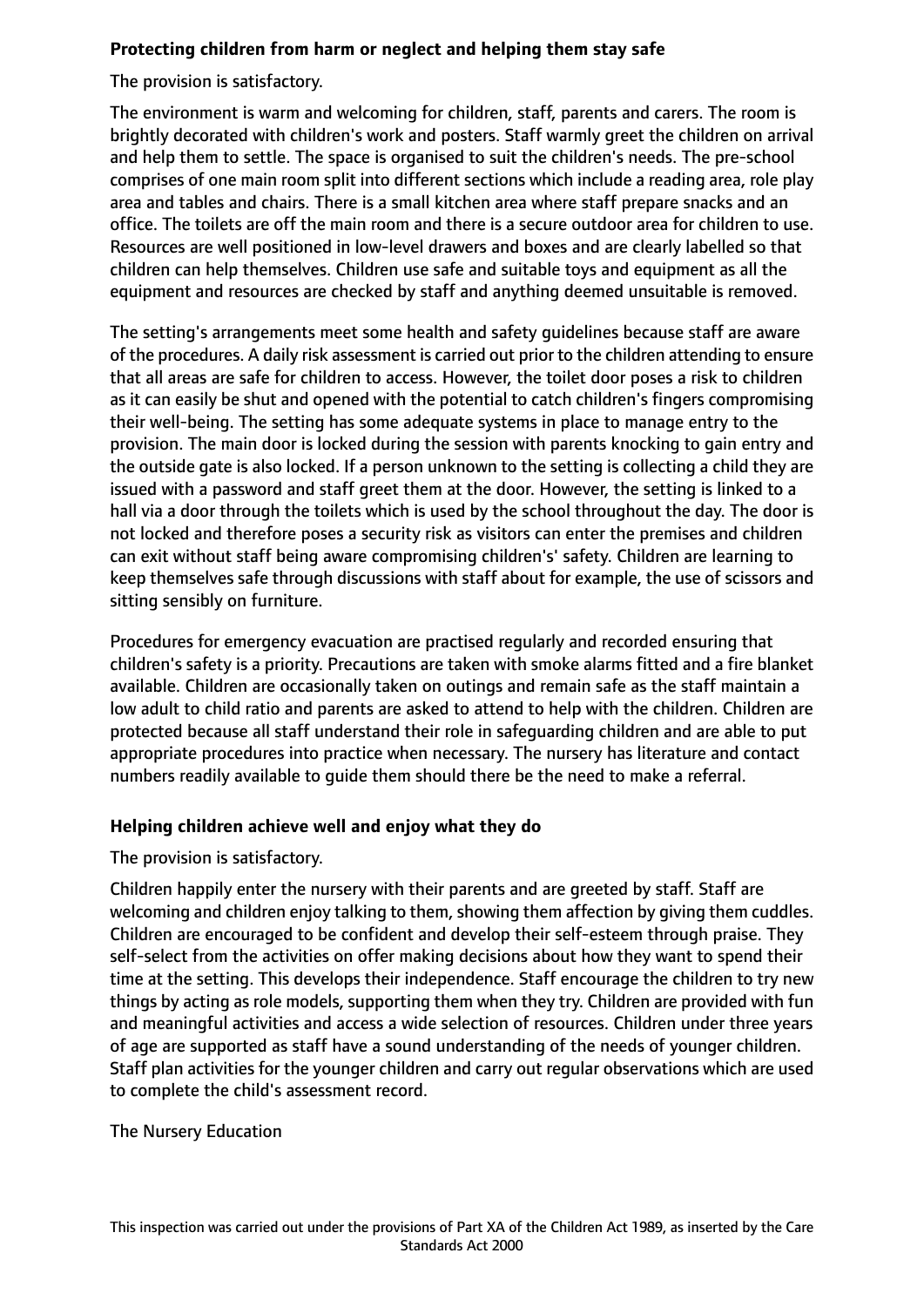The quality of teaching and learning is good. Staff have a good understanding of the Foundation Stage and how children learn. A good balance of adult-led and child-initiated play ensures children are motivated and engaged in a range of developmentally appropriate activities. The majority of the session is child-initiated; staff invitingly set up the resources in the room so that children freely access what they want to play with throughout the session. Children's starting points are known through discussions with parents and through observation. The staff are effective in planning a balanced programme for the children. The staff have meetings where as a team they discuss themes and activity ideas both of which are represented on the long and medium term planning. The short term plan uses the activity ideas and lists the resources and activities to be offered under the six areas of learning in different parts of the room. A daily adult-led activity is clearly highlighted on the short term plan. Staff take it in turns to lead the activity, the member of staff who does is responsible for completing the evaluation form which is used to see whether the activity is successful, highlighting any improvements or future extensions. In order to plan for individual children the staff also have a weekly early learning goal sheet. A member of staff is responsible for looking through each child's individual assessment record and identifying areas of development highlighting a specific stepping stone for them to work towards in the following week. The stepping stone is then listed under the appropriate area of learning and each day the staff work with the children providing opportunities for them to achieve the stepping stone through activities and resources. This approach allows staff to tailor their activities to suit each child using their knowledge about them to provide activities which they will find fun and exciting and want to engage in. Staff use good methods to help children to progress as they ask lots of open ended questions such as 'what do you think would happen if?' This encourages the children to think about their responses and in turn ask questions. Observations are written throughout the activity and used to see if the child achieves the stepping stone. The information gained is used to complete the assessment record and the stepping stone is marked and dated. However, the observations are not always completed and therefore when the stepping stone has been marked in the assessment record it is sometimes unclear how the child achieved it.

Children are making progress compared to their starting points. The children are confident and are able to concentrate for long periods of time on an activity. Children's self-esteem is growing as staff allow the children to help with day to day tasks for example, wiping the table after an activity. The children enjoy doing so as they are praised for helping. Children make choices about what they want to do and as a result maintain an interest in activities. They are developing self-care skills and access drinks when they are thirsty and independently access the toilets washing their hands with the soap and paper towels provided. Children use a wide range of vocabulary to talk to each other and staff. They use language for thinking as they communicate with one another during games explaining what they are doing particularly in imaginary situations where they assign different roles such as being 'mummy' or 'daddy'. Staff plan stories into the daily routine which children particularly enjoy, most children sit quietly listening and take a real interest especially with familiar stories where they can join in. Children are provided with a well equipped writing area and a range of materials to use. They become familiar with letters and recognise their names as they self-register at the beginning of the session and find their names during snack time.

Children accurately use mathematical words such as long, short, big and small to refer to objects. They demonstrate their understanding during a story when they try to guess a mammal the member of staff tells them 'it is bigger than a shark' and the children suggest 'is it a whale?'. This shows their understanding of the word 'bigger'. The children are involved in activities that require them to calculate for example, making bread, leaving the dough to rise. They discuss whether the dough will get bigger or smaller with each child stating which they think. They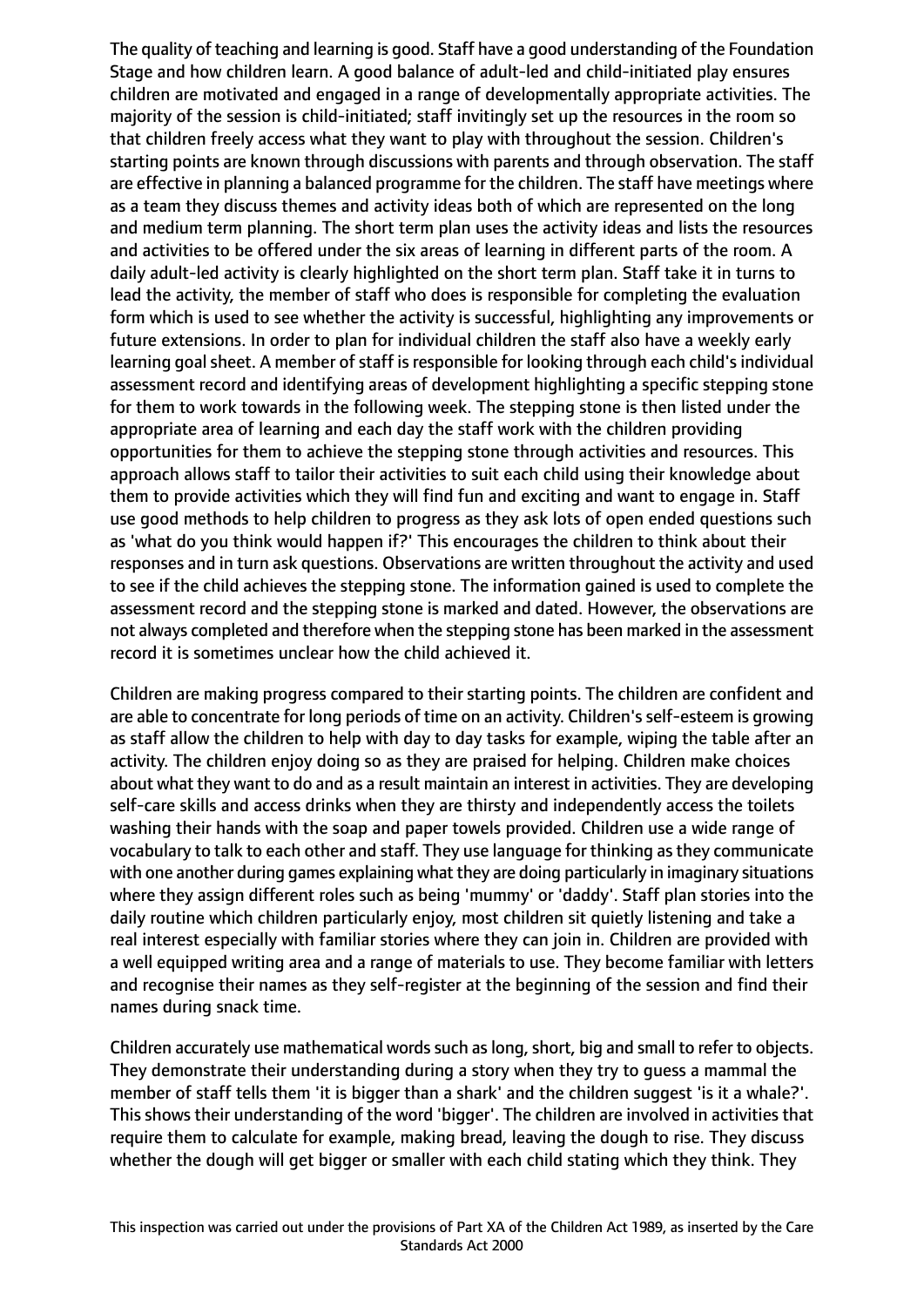then use a ruler to measure how big it is, recording the amount and making further comparisons later in the session. Children very much enjoy exploring and investigating, for example during a cooking activity the children make icing to decorate a bun. They carefully stir water into the icing sugar a little at a time watching to see what happens stopping when they reach the right consistency. The children are given many opportunities to design using their imaginations they enjoy making train tracks and building houses with bricks. Children happily talk about past events such as their birthdays describing the party they had. However, children are not given many opportunities to familiarise themselves with technology, they have a computer available but do not often access it therefore limiting their opportunity to learn. Children use their creativity to draw and make pictures using a range of resources. They use their imaginations during play for example, when playing with the train set children pretend to stop at different places such as their home or the park.

## **Helping children make a positive contribution**

## The provision is good.

Children are all included and their differences acknowledged because staff value each child. Children are given the opportunity to share their experiences either in group discussions during lunch and snack time or one to one with staff. Children have a sense of belonging at the setting as they have individual pegs to hang their coats indicated by a photograph of themselves. Their art work is proudly displayed on the walls celebrating their achievements. The children are involved in everyday routines such as self-registering on arrival which helps them to develop their independence. Children's confidence is increasing through praise they receive from staff. It helps them to feel good about themselves which is evident as they smile. Children's understanding of diversity is well enhanced through the activities planned by staff. For example, at Christmas the setting had several different Father Christmases each representing a different country such as Poland, Africa, Turkey amongst others reflecting the children attending.

The setting currently supports children with learning difficulties and/or disabilities. A member of staff is a dedicated special educational needs co-ordinator (senco) and has completed some of the training modules to help her with her role. Staff work very well in conjunction with parents and the local authority to help support children. Together they create an individual educational plan which sets specific targets for the individual child to work towards within a timescale. The senco monitors the child and provides them with the help and support needed to achieve their goals. In addition staff also work very closely with outside agencies such as health visitors and speech therapists demonstrating their commitment to helping children achieve. Children understand appropriate behaviour because staff are good role models. Staff are consistent with their approach to behaviour and follow the procedure outlined in the policy. They explain the consequences of their actions so that the children understand and are able to learn. Staff always praise positive behaviour so that children know they have done well. Staff talk to the children about having kind hands which they understand as being kind to one another and it is often referred to when talking about behaviour.

Children are cared for by staff who work well with parents to meet their individual needs and ensure that the child is fully included in the setting. Parents are asked to fill in a registration form which gives the staff vital information about their child to enable them to meet their needs inline with parents' wishes. They are also asked to complete an initial questionnaire giving staff further information to help them settle the child, for example, their likes and dislikes. Staff communicate with parents on a daily basis and parents take turns to help at the sessions. Each child has a book which staff complete either when the parents request it or when a child has achieved something specific. It is used as a two-way communication with parents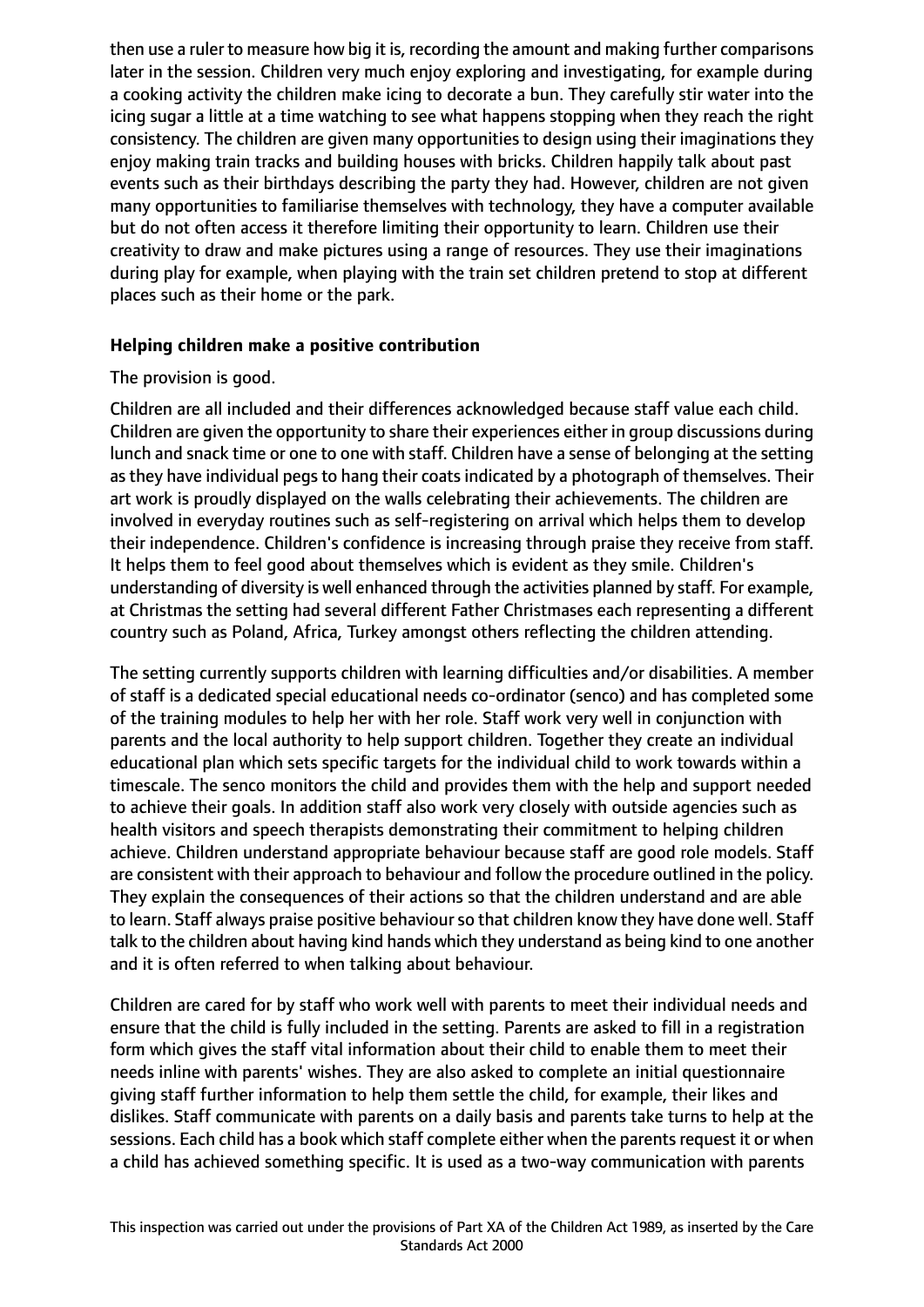writing messages in it for the staff. Parents have a notice board which provides them with further information. To further involve the children's family when children go on holiday they are asked to take teddy, taking photos of where they have been and sharing it with the other children on return. The photos are displayed in the setting for all to see. Parents are informed of how to make a complaint via the setting's policy.

The partnership with parents and carers of children receiving nursery education is good. Parents receive good information about the Foundation Stage. Staff provide parents with a folder detailing each area of learning giving them an insight into the Foundation Stage. They are informed about the curriculum plans through short-term planning documentation which is also displayed. Parents also receive regular newsletters giving them information about future topics and activities amongst other information. Parents are able to see their children's records at any time upon their request and can arrange an appointment with their key worker to discuss their child's development. Staff have a very flexible approach to settling new children with as much time taken as needed. Parents are asked to complete a questionnaire so that staff can incorporate parents' views when planning the curriculum for children. Therefore, children's learning is enhanced through this positive working partnership.

Children's social, moral, spiritual and cultural development is fostered. Children are developing their self-esteem, have formed very positive relationships with staff and children, they behave well and are developing an awareness of different cultures through discussions and planned activities.

# **Organisation**

The organisation is satisfactory.

Children are safe as they are cared for by individuals who have all been fully vetted. Staff have a sound knowledge and understanding of child development. The setting employs seven members of staff of which three are qualified to a Level 3 in childcare and two are qualified to a Level 2. Of these one member is currently working towards a Level 4 and another working towards her Level 3. Individual members of staff are trained in specific areas, such as safeguarding children, food hygiene, first aid, peer observation, outdoor play amongst others.

The staff have a clear understanding of the National Standards and their responsibility to comply. The adult to child ratio is always upheld often exceeding the minimum requirement. Children's well-being is promoted by organised records. The setting has an operational plan and the policies and procedures in place and are reflected in practice. Children's records are stored accessibly and confidentially. The setting maintains a daily register, however, the actual times of children's arrival and departure are not consistently reflected in the register. Overall children's needs are met

The leadership and management of nursery education is good. The setting is well led and staff are very positively supported within their roles at the setting. They have clear job descriptions, induction, regular team meetings and annual appraisals. Staff carry out peer observations which is a useful tool to help them to identify any areas for improvement and help the individual to assess their practice. Once training has been completed staff are asked to feedback the information during team meetings so that all staff benefit from the training, keeping everyone fully informed. Staff meetings take place every month and are a productive and useful time to assess the activities offered to the children, plan future activities and share ideas. Staff work very well as a team sharing tasks throughout the day.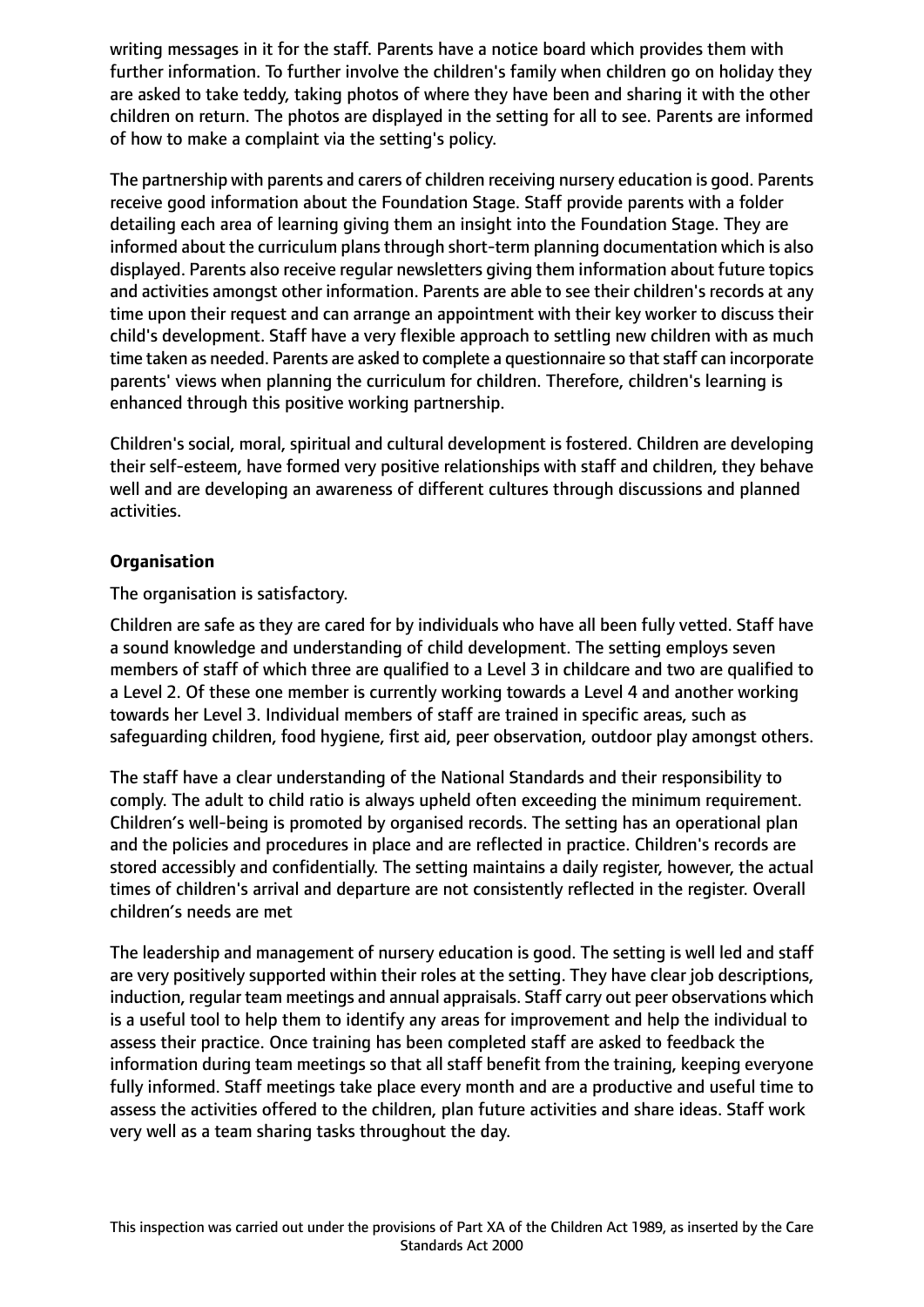The setting is committed to improving care and education and are reviewing their practice in a number of ways. The setting is currently undertaking the Suffolk Quality Assurance Scheme which encourages them to assess their strengths and areas of improvement. Their commitment to improvement is very much reflected, when areas are identified the setting are very pro-active in making the necessary changes. In addition parents are asked to complete a questionnaire which is analysed to identify any areas for improvement these are then noted and action taken to address them. The setting has very clear aims for the future to further develop the care and education offered. They have very good links with the local school. The reception teacher visits the pre-school to meet the children and the setting share children's records with the school to help with the transition.

## **Improvements since the last inspection**

At the last nursery education inspection the setting agreed to review use of time and resources and daily routines to maximise productive time for children and take advantage of opportunities to allow children to develop independence. The staff reviewed the daily routine and have made changes to ensure that the focus is child-initiated with a far less structured routine. Children make choices about how they spend their day selecting from the range of activities on offer increasing their independence. They also agreed to review the organisation and staffing arrangements around busy periods to improve outcomes for all children and begin to look at sources of information such as the 'Birth to three matters' framework to inform the particular care and play needs of children under three. The staff have all attended training on the 'Birth to three matters' framework and provide suitable activities for younger children. They also agreed to develop the educational programme in the area of multicultural education to broaden children's understanding and to celebrate a wider range of world customs and beliefs. The setting now reflects diversity within the planning by providing children with a range of activities to celebrate different cultural festivities such as Chinese New Year. The setting agreed to review and improve the use of displays as a learning resource for children and the presentation and storage of equipment and resources to make them more easily accessible to children. All resources are stored in low-level boxes which are clearly labelled to help children make choices and the room is brightly decorated with children's work.

At the last care inspection the setting agreed to implement effective procedures for cleaning and organising all areas of the setting including surfaces, resources and toilet areas to make sure the environment is clean, hygienic and safe for children. The setting now employs a cleaner who cleans daily, toys are cleaned every half term, more if necessary and the toilet area is regularly checked by staff who record when they have done so. They also agreed to take steps to improve the outside area and minimise hazards to children to make a safe and suitable play space for children (this refers to potentially poisonous plants). The setting had the local authority check the outdoor area and they found that the plants were not poisonous.

## **Complaints since the last inspection**

Since the last inspection there has been one complaint made to Ofsted that required the provider to take action to meet the National Standards. The complaint related to National Standard 2: Organisation and National Standard 7: Health. Ofsted conducted an investigation.

The visit to the premises resulted in four actions being set, one under Standard 2 and three under Standard 7. A satisfactory response to the actions were received and Ofsted wassatisfied that by taking these steps the provider remained qualified for registration.